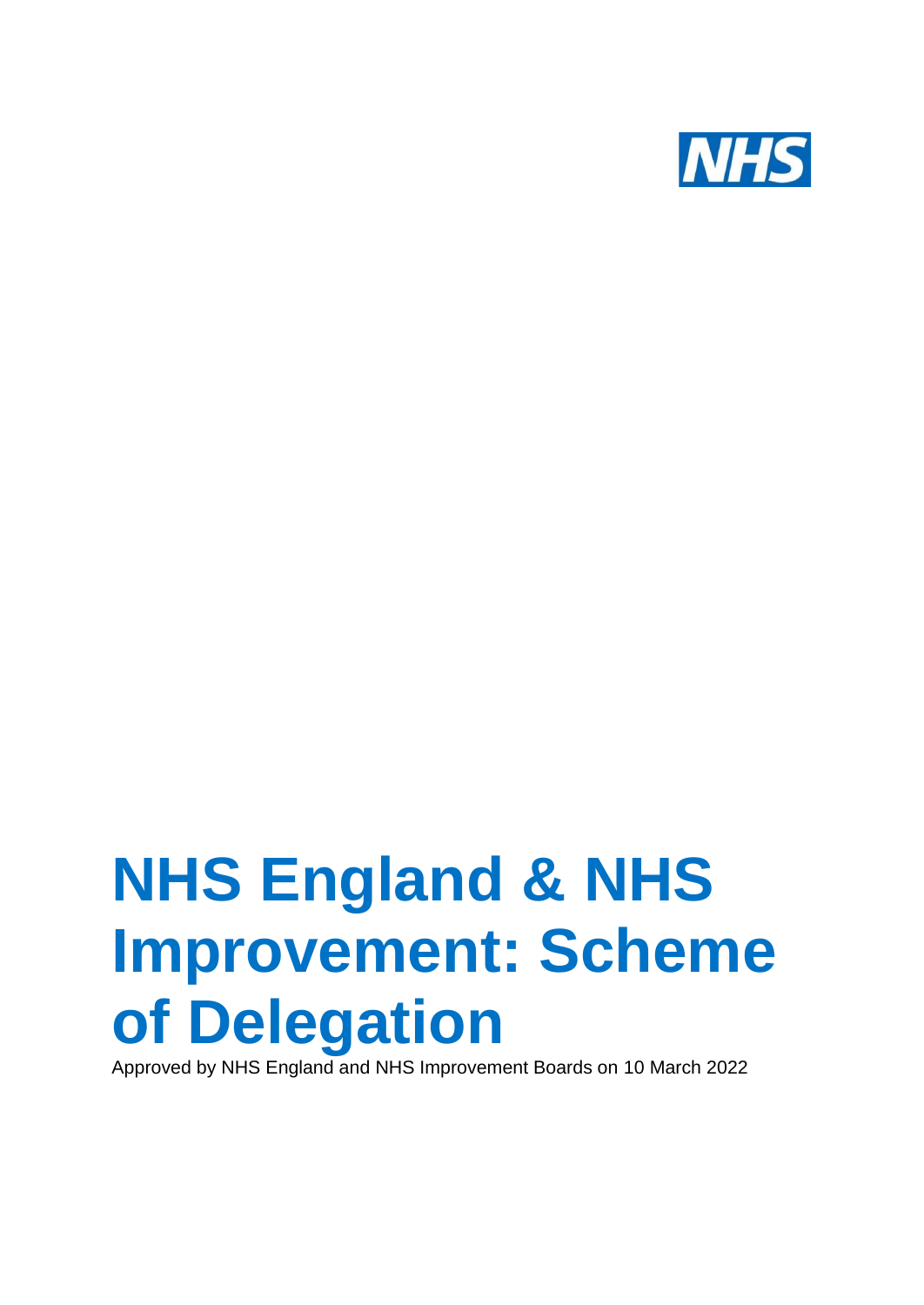# **Contents**

| 1 Introduction |                                                                       |   |  |
|----------------|-----------------------------------------------------------------------|---|--|
| 1.1            | Delegation of NHS England Functions                                   |   |  |
| 1.2            | Delegation of NHS Improvement Functions                               |   |  |
| 1.3            | General                                                               | 5 |  |
| 1.4            | Reservation of Functions, Duties and Powers to the Boards             | 6 |  |
| 1.5            | Caution over the use of Delegated Functions                           | 6 |  |
| 1.6            | Ability to Delegate Delegated Functions                               | 6 |  |
| 1.7            | Failure to Comply with Standing Orders, Rules of Procedure, Scheme of |   |  |
|                | Delegation and Standing Financial Instructions                        |   |  |
| 1.8            | <b>Committees and Sub-committees</b>                                  |   |  |
|                | 2 Scope, exercise of functions and interpretation.                    |   |  |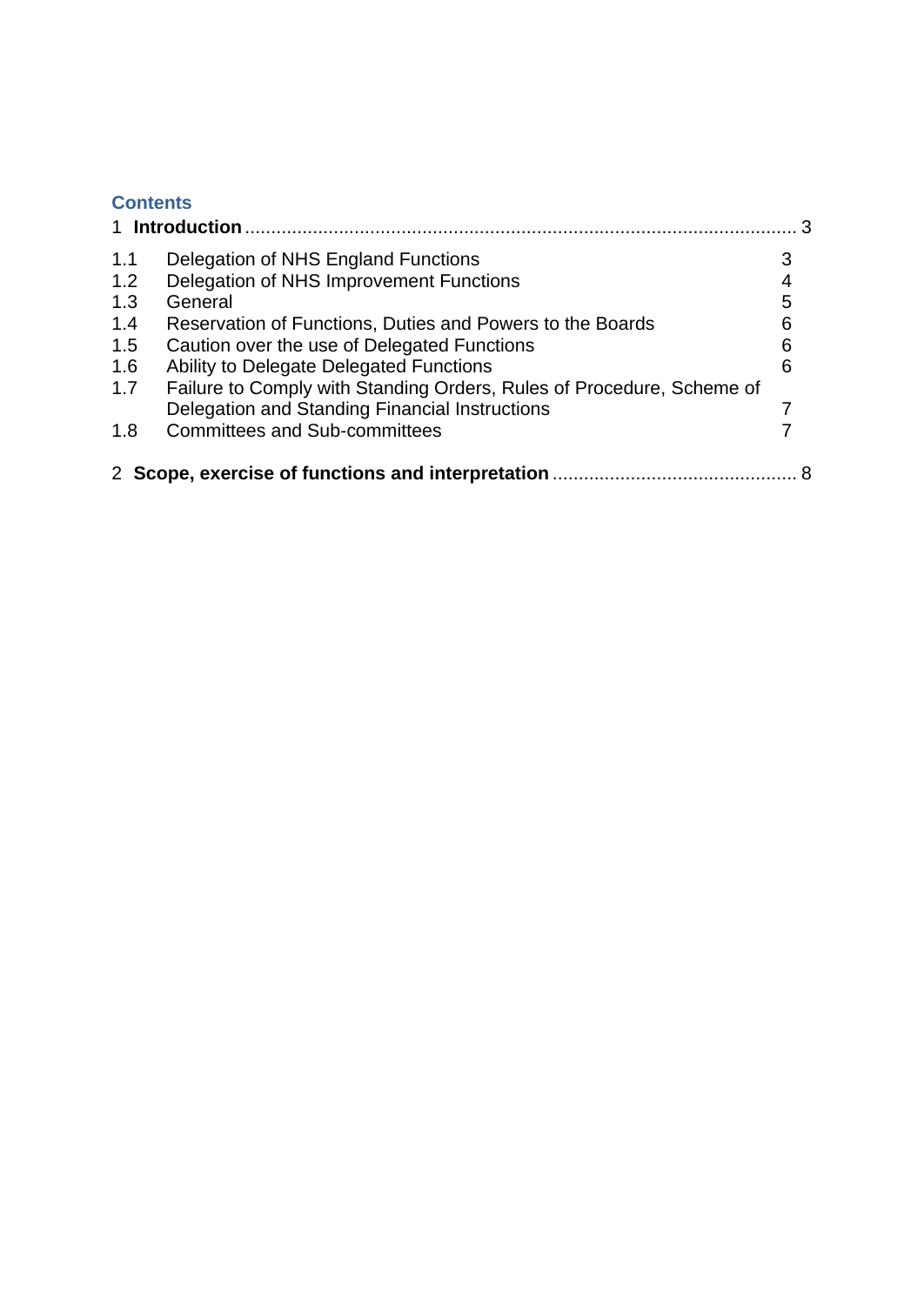# <span id="page-2-0"></span>**1 Introduction**

This Scheme of Delegation (the Scheme) sets out the arrangements for the delegation of functions within both NHS England and NHS Improvement (which covers both Monitor and NHS Trust Development Authority (NHS TDA) functions), as approved by the Boards. The delegation of functions of NHS England is set out in Annex A and the delegation of functions of NHS Improvement is set out in Annex B.

The Scheme reflects the current joint working arrangements between NHS England and NHS Improvement initially put in place from 1 April 2019 and further developed since. The organisations made a commitment to transform the way they work to provide a single system view, single messaging and shared leadership to support and enable integrated care across England, whilst ensuring that both organisations continue to respect the separate statutory responsibilities exercisable by NHS England and NHS Improvement.

The organisations work under a single operating model to deliver all aspects of the existing organisations with shared governance, systems and processes, organisation structures and capabilities, culture and behaviours and financial set up.

Under these arrangements, a substantial number of senior post holders have joint contracts of employment with both NHS England and NHS Improvement (Monitor and NHS TDA) in order to discharge functions and perform duties for each organisation. In performing their duties, and specifically in discharging those functions delegated to them under this Scheme, all employees must have due regard to all potential conflicts of interest between the duties they owe to each employer. Where an employee identifies the potential for any such conflict, they should report this immediately in accordance with the Conflicts of Interest policy.

## <span id="page-2-1"></span>**1.1 Delegation of NHS England Functions**

- 1.1.1 The NHS Commissioning Board (operating as, and referred to in this document as, NHS England) may<sup>1</sup> arrange for the exercise of any of its functions on its behalf by:
	- any Non-Executive Member;
	- any Employee (including any Executive Member)); or
	- a Committee or Sub-committee.
- 1.1.2 NHS England may also act in joint committee with a CCG or a Special Health Authority under Section 13Z of the NHS Act 2006 (as amended).
- 1.1.3 The exercise of these powers is subject to such directions as may be given by the Secretary of State.
- 1.1.4 NHS England is under a statutory duty to carry out its functions effectively, efficiently and economically<sup>2</sup>.

<sup>1</sup> paragraph 13 of Schedule A1 of the NHS Act 2006 (as amended),

<sup>2</sup> Section 13D NHS Act 2006.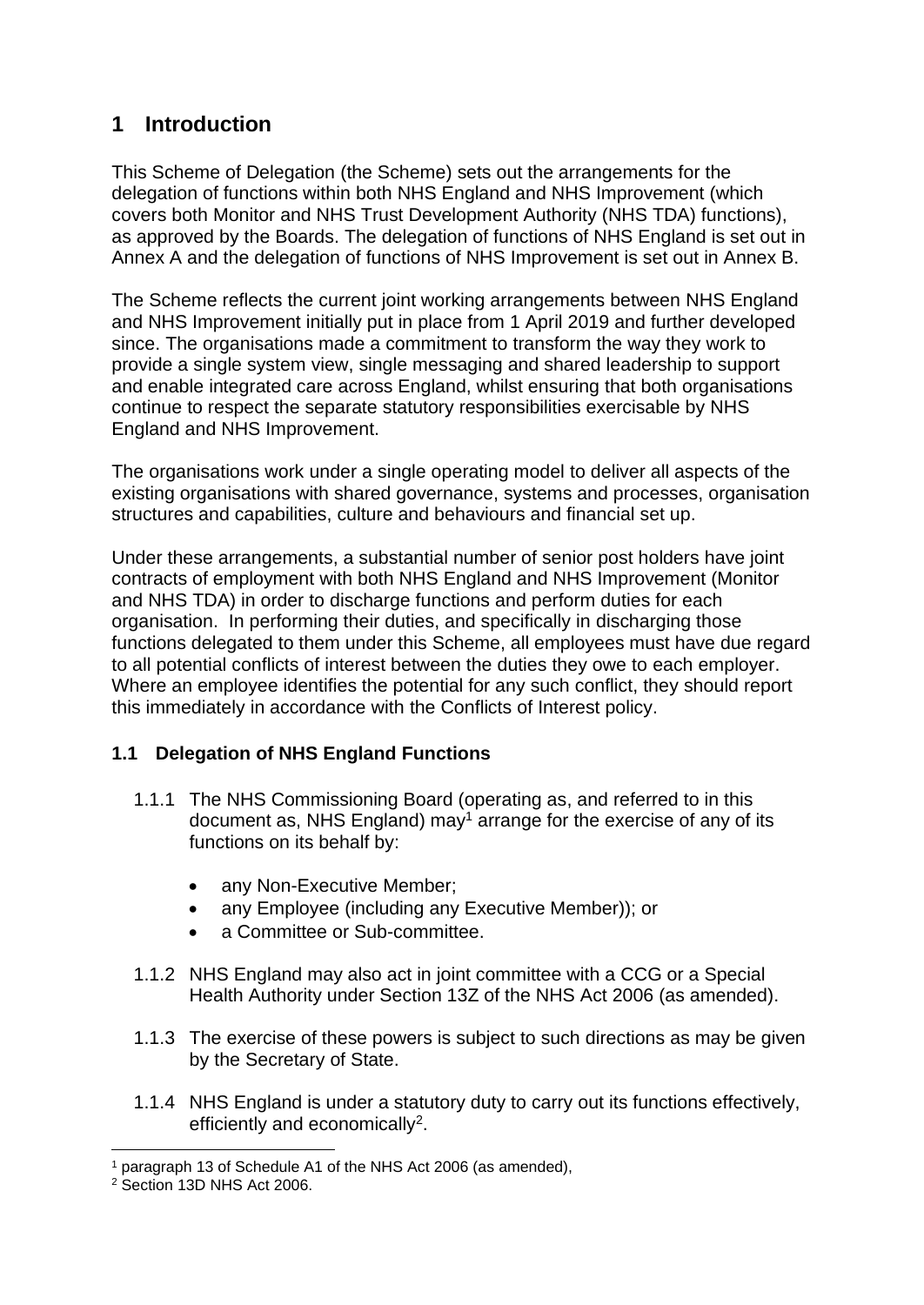- 1.1.5 The delegation and accountability from Parliament and the Secretary of State for Health and Social Care to NHS England and the Chief Executive in his role as Accounting Officer are set out in:
	- the NHS Act 2006 (as amended);
	- the Health and Social Care Act 2012: the Government's mandate to NHS England and NHS Improvement, part of the NHS Accountability Framework;
	- and such other regulations or directions that may be issued from time to time
- 1.1.6 The NHS England Board remains accountable for all of its functions under the NHS Act 2006, including those it delegates and therefore requires information about the exercise of delegated functions to assure it and enable it to maintain a monitoring role.

## <span id="page-3-0"></span>**1.2 Delegation of NHS Improvement Functions**

- 1.2.1 The functions of Monitor and NHS TDA are exercisable by the members of Monitor and the members of NHS TDA respectively. All members of the board of NHS Improvement are appointed as members of both Monitor and NHS TDA<sup>3</sup> and as such are able to exercise the functions of each body.
- 1.2.2 Monitor may arrange for the exercise of its functions by a committee, subcommittee or employee of Monitor, and NHS TDA may arrange for the exercise of its functions by a committee, sub-committee or employee of NHS TDA<sup>4</sup>. A committee or sub-committee which is appointed as a committee or sub-committee of both bodies is therefore able to exercise the relevant functions of either body, as may delegated in accordance with this scheme. An individual employed by both bodies is able to exercise the relevant functions of either body, as may be delegated in accordance with this scheme.
- 1.2.3 The exercise of these powers by NHS TDA is subject to such directions as may be given by the Secretary of State.
- 1.2.4 Monitor is under a statutory duty to carry out its functions effectively, efficiently and economically<sup>5</sup>.
- 1.2.5 The functions of Monitor and NHS TDA are set out primarily in:
	- the National Health Service Act 2006
	- the Health and Social Care Act 2012

<sup>3</sup> The National Health Service Trust Development Authority (Amendment) Regulations 2015 (SI 2015 no 1559) amend the regulations governing the membership of NHS TDA (SI 2012 no. 922) so as to enable joint non-executive director positions between Monitor and NHS TDA. Joint executive appointments are also permitted under the governing legislation of the two bodies (SI 2012 no 922 (NHS TDA) and Schedule to 2012 Act Monitor)).

<sup>4</sup> See paragraph 11(2) of Schedule 8 to the 2012 Act and regulation 11 of SI 2012 no 922.

<sup>5</sup> Paragraph 11(1) of Schedule 8 to the 2012 Act.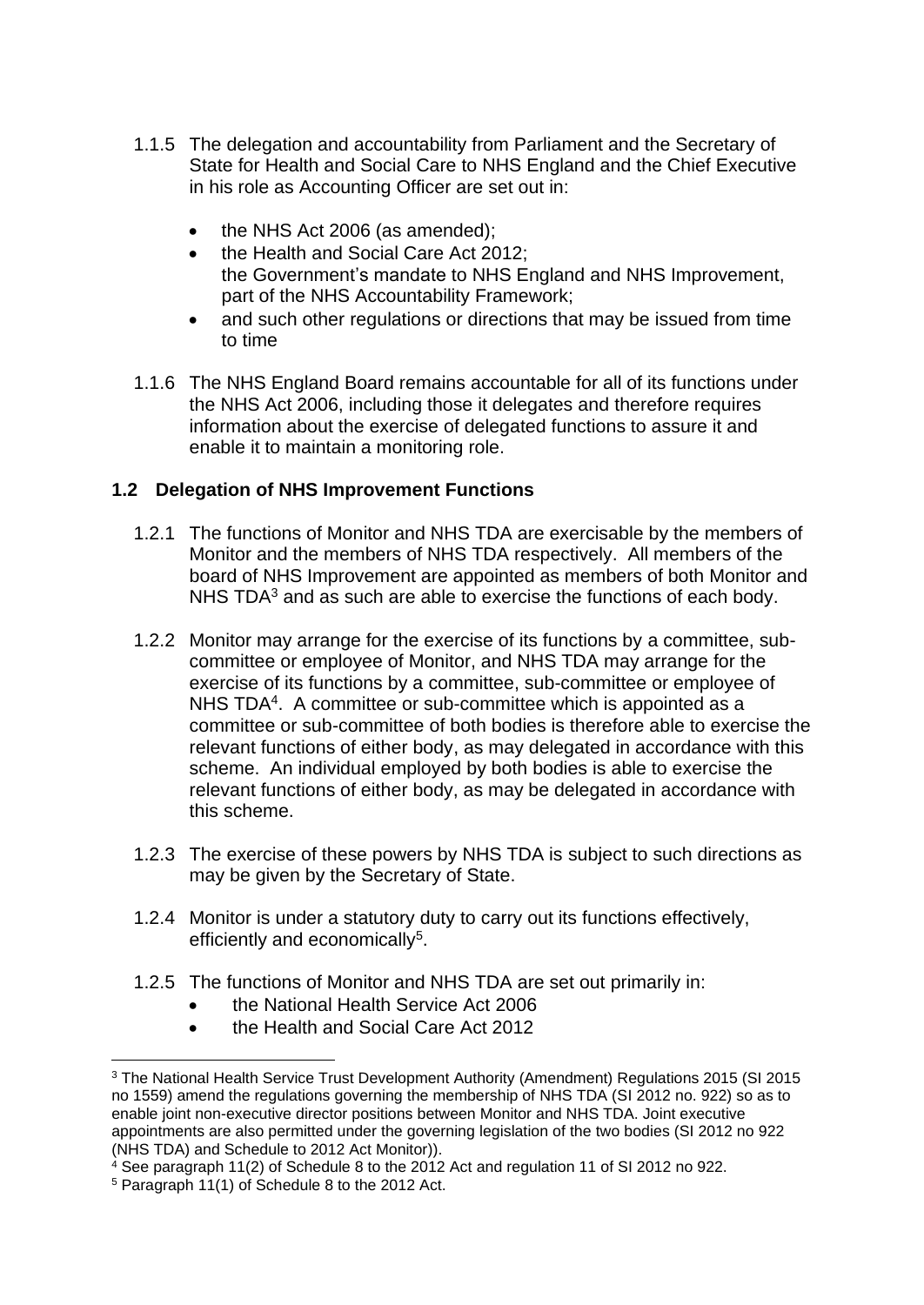- and such other regulations or directions that may be issued from time to time.
- 1.2.6 The NHS Improvement Board remains accountable for all functions of Monitor and NHS TDA, including those delegated in accordance with this scheme, and therefore require information about the exercise of delegated functions to assure it and enable it to maintain a monitoring role (see rule 5.11.5 of the Rules of Procedure).

#### <span id="page-4-0"></span>**1.3 General**

- 1.3.1 The purpose of this document is to set out arrangements made by NHS England, Monitor and NHS TDA for the exercise of their respective functions, in particular the delegation of functions of those bodies to committees and to employees, and the matters which are reserved to the respective Boards.
- 1.3.2 Any function of any of those bodies not specifically delegated under this Scheme may be delegated by the relevant Board by a separate Board resolution.
- 1.3.3 In addition to this Scheme, the NHS England and NHS Improvement Standing Financial Instructions provide for the reservation and delegation of various functions and decisions of the respective bodies relating to financial matters.

#### *Chief executives*

- 1.3.4 The Chief Executive of NHS England is responsible for the overall performance of the executive functions of NHS England. Under paragraph 15, Schedule A1of the NHS Act 2006, the Chief Executive is the Accounting Officer for NHS England.
- 1.3.5 As Accounting Officer, the Chief Executive of NHS England has the responsibilities as set out in HM Treasury Guidance Managing Public Money, including ensuring that NHS England acts in accordance with the legislative framework that established it and with the terms of the Framework Agreement agreed between NHS England and the Department of Health and Social Care.
- 1.3.6 The Chief Executive of NHS England, together with the Chief Financial Officer, is responsible for ensuring the discharge of NHS England's obligations under any Financial Directions from the Secretary of State.
- 1.3.7 The Chief Executive of NHS Improvement is both the Chief Executive of Monitor and NHS TDA. Overall responsibility for the day-to-day management of NHS Improvement is delegated to the Chief Executive, who is able to exercise any function not specifically reserved to the Board or delegated to a committee, sub-committee or other employee (see rule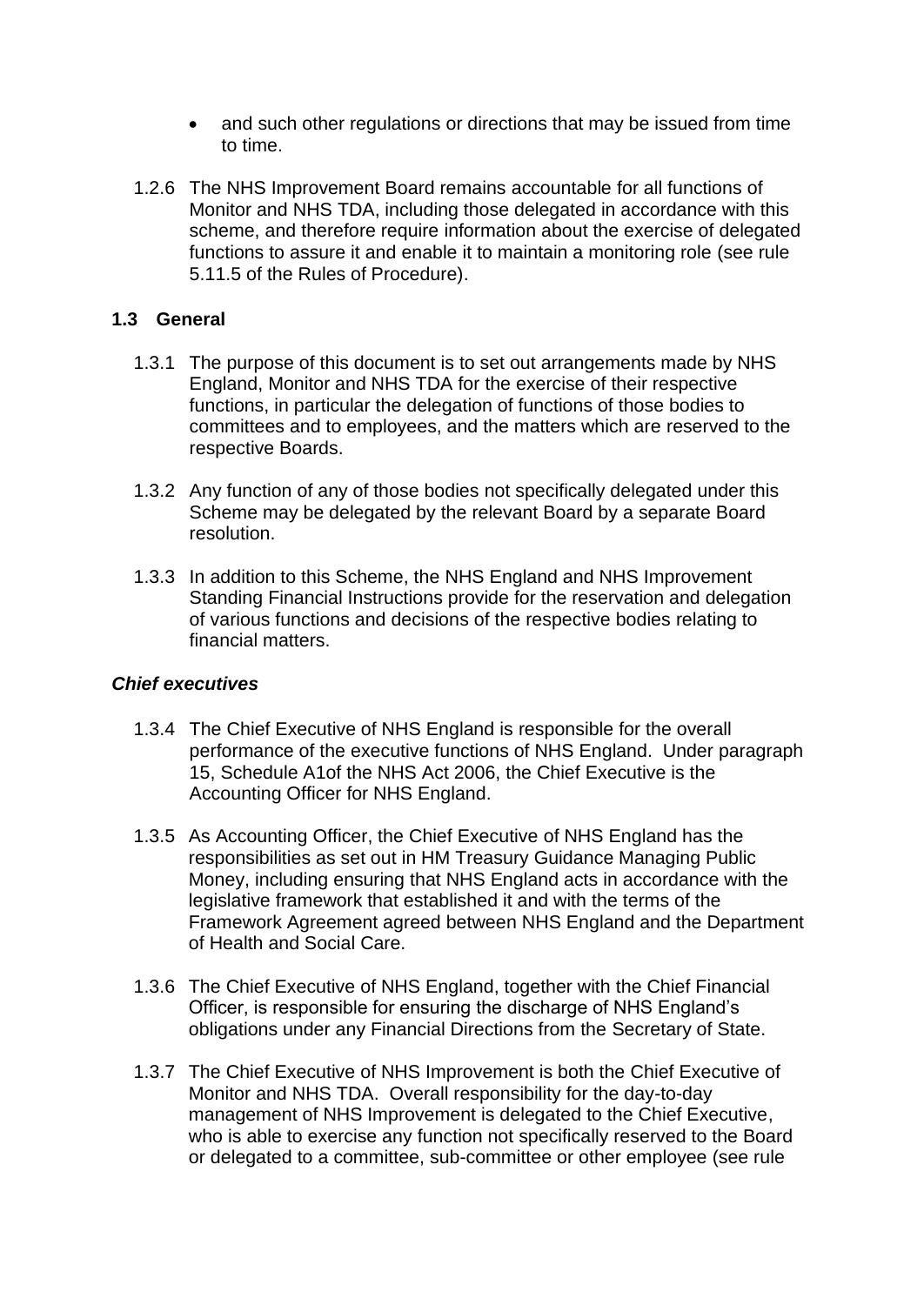5.11.9 of the Rules of Procedure). The Board, however, maintains ultimate responsibility for all its functions.

- 1.3.8 The Board of NHS Improvement may choose to delegate to the Chief Executive of NHS Improvement specific matters which would otherwise be reserved to the Board (as set out in the matters reserved to the Board). In addition, the Chief Executive may act in any way consistent with Monitor and NHS TDA's statutory obligations to enable him to be satisfied that:
	- NHS Improvement's functions are properly exercised in accordance with legislation, applicable directions from the Secretary of State for Health and Social Care and the Government's mandate to NHS England and NHS Improvement;
	- in their capacity as Accounting Officer, Monitor and NHS TDA funds are properly applied and accounted for in accordance with the instructions, memoranda and guidance issued by the Department of Health and Social Care, HM Treasury and the Cabinet Office.

#### <span id="page-5-0"></span>**1.4 Reservation of Functions, Duties and Powers to the Boards**

- 1.4.1 The Boards have the overall function of establishing and maintaining the strategic direction of NHS England and NHS Improvement.
- 1.4.2 It is for each Board to decide which matters it does not delegate. Those matters are reserved for decision by each Board. For NHS England these are set out in section 1 of Annex A of this Scheme and for NHS Improvement these are set out in section 1 of Annex B of this Scheme.
- 1.4.3 Each Board, in full session, may decide on any matter it wishes that is within its legal powers.
- 1.4.4 Each Board reserves the ability to, at any time, withdraw the delegation of a function and exercise that function or further delegate it.

#### <span id="page-5-1"></span>**1.5 Caution over the use of Delegated Functions**

1.5.1 Functions are delegated to Committees, Sub-Committees, Non-Executive Members, Executive Members and employees, provided they do not use such delegated functions, duties and powers in a manner that is likely to be a cause for public concern and that they be exercised responsibly.

#### <span id="page-5-2"></span>**1.6 Ability to Delegate Delegated Functions**

- 1.6.1 The Committees, Sub-committees, Executive and Non-Executive Members and employees to which a function has been delegated may not further delegate that function, unless specifically authorised to do so under this Scheme or as part of the delegation of that function.
- 1.6.2 Each Chief Executive and the Chair of the Audit and Risk Assurance Committee (or their nominated deputies) may in so far as it is reasonable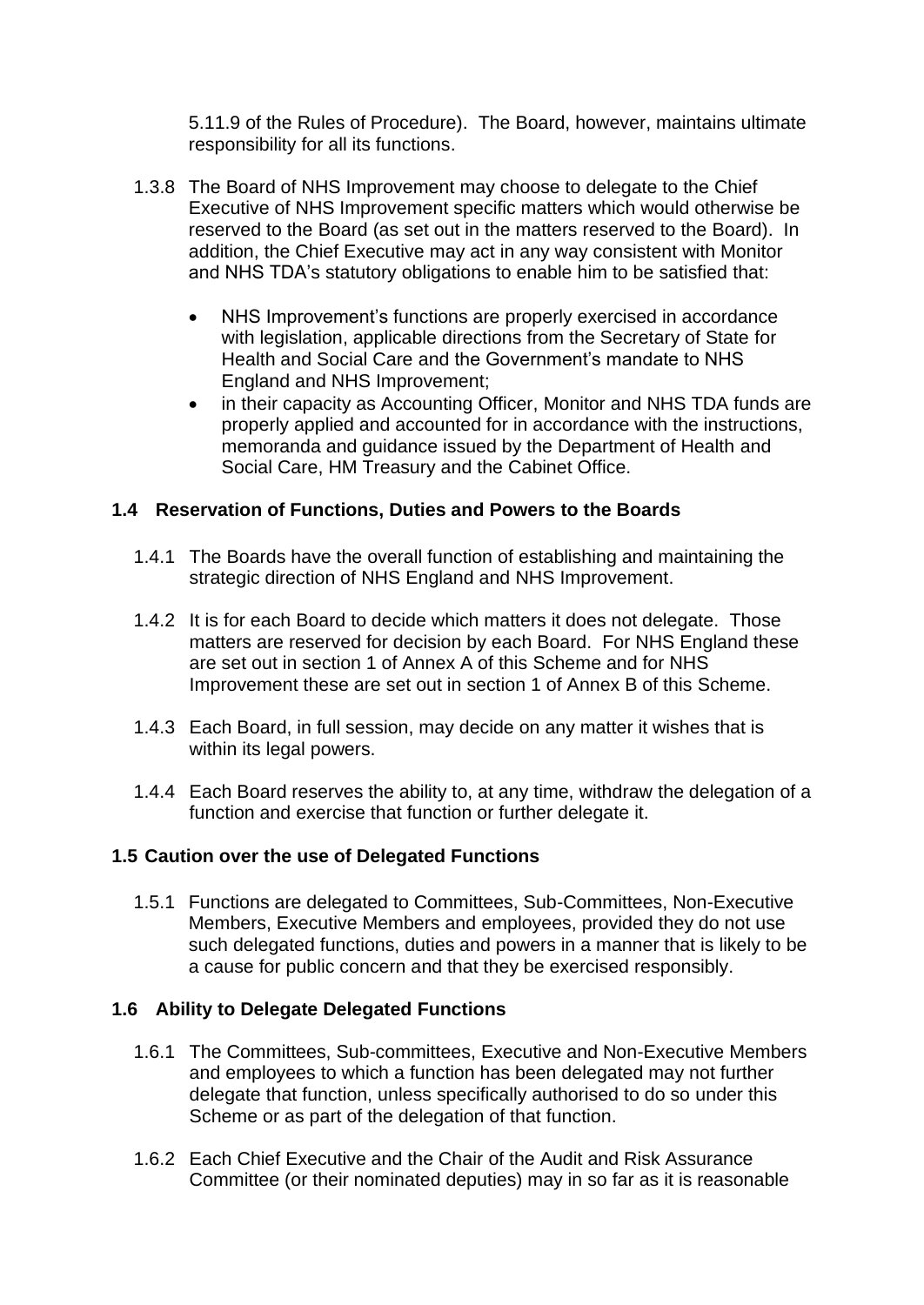and appropriate in an emergency delegate the authority to make urgent decisions to alternative individuals or committees to those identified in this Scheme. Such alternative delegated authority shall continue for the period considered reasonable by the relevant Chief Executive and Chair in the relevant emergency context. The making of such arrangements by a Chief Executive and the Chair will be reported to the next formal meeting of the Board for formal ratification.

- 1.6.3 This Scheme should be used in conjunction with other processes and procedures established and set out in other documents within the Governance Manual, including the NHS England's Standing Orders, NHS Improvement's Rules of Procedure and the Standing Financial Instructions.
- 1.6.4 Managing Directors of hosted organisations have the authority to delegate functions delegated to them as recorded in the relevant Operating Framework, which has been approved by the National Director who is Senior Responsible Officer for the relevant hosted organisation.

#### <span id="page-6-0"></span>**1.7 Failure to comply with NHS England's Standing Orders, NHS Improvement's Rules of Procedure, Scheme of Delegation and Standing Financial Instructions**

- 1.7.1 Failure to comply with the various documents in the Governance Manual may result in disciplinary action in accordance with the relevant disciplinary policy and procedure at that time.
- 1.7.2 If for any reason the reservation of powers or delegations detailed in this document are not complied with, including the exercise of powers without proper authority, full details of the non-compliance and any justification for non-compliance shall be reported to the next formal meeting of the Audit and Risk Assurance Committees for determining or ratifying action.
- 1.7.3 Notwithstanding the above, all members of the Boards and all employees must report any instance of non-compliance to the Chief Financial Officer, Chief Executive or Director of Governance and Legal immediately they become aware of it.

#### <span id="page-6-1"></span>**1.8 Committees and Sub-committees**

- 1.8.1 The Boards of NHS England and NHS Improvement may appoint Committees and provide for the appointment of Sub-committees. In addition, as part of the joint working arrangements between NHS England and NHS Improvement, Committees of Monitor and NHS TDA may meet in common with the equivalent Committee of NHS England.
- 1.8.2 The Boards may arrange for the delegation of the functions of NHS England and NHS Improvement to Committees and Sub-committees, in accordance with the following paragraphs.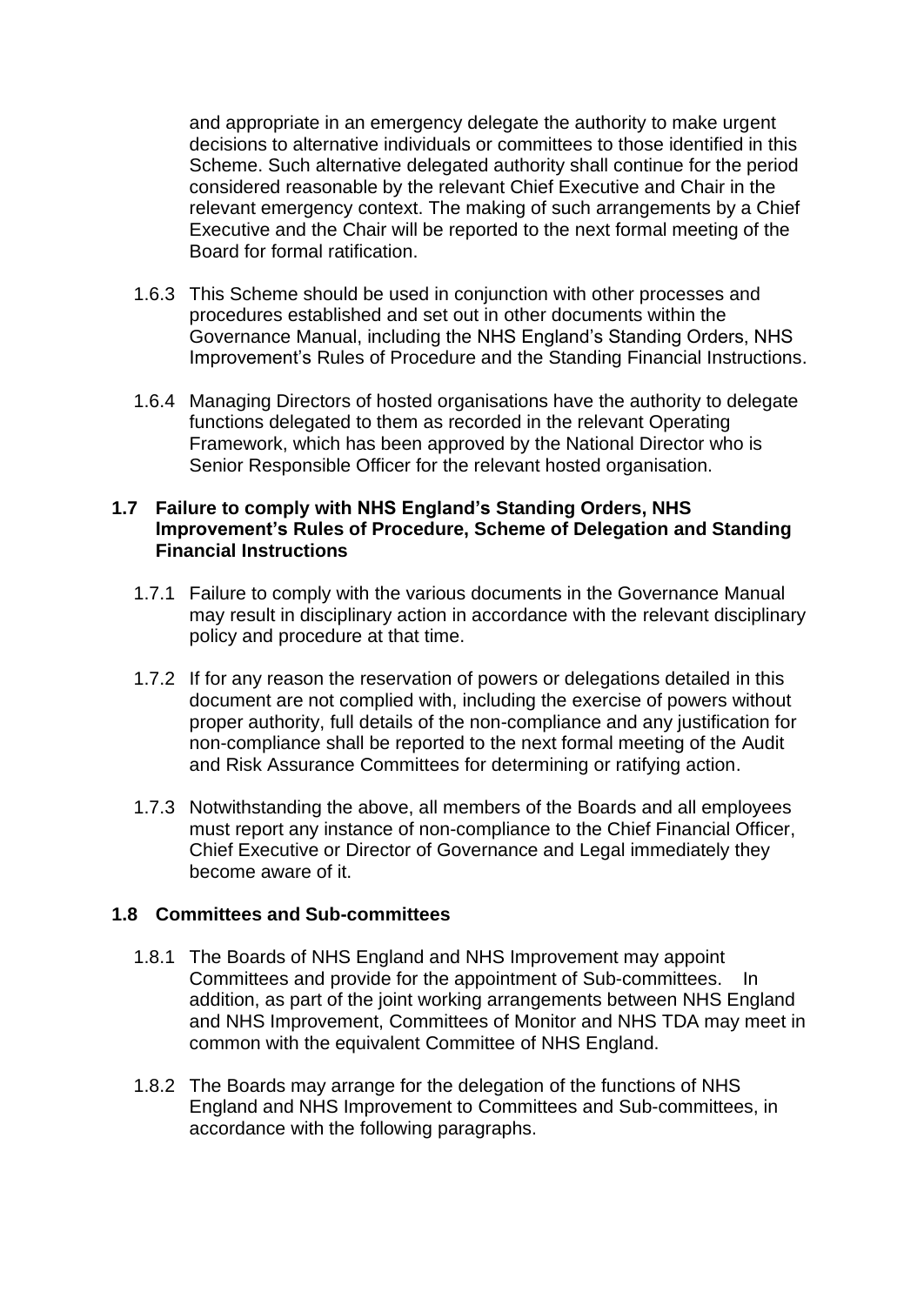## *NHS England*

- 1.8.3 The NHS England Board may delegate any function for which it is responsible to a Committee or Sub-committee of NHS England, provided it has not delegated that function elsewhere in this Scheme (see also the Standing Orders).
- 1.8.4 The Board may delegate its responsibility for determining the powers and functions of a Committee and its responsibilities under rules SO6 of the Standing Orders in relation to such a Committee, to the Chief Executive of NHS England (see SO6 of the Standing Orders).
- 1.8.5 A Committee may delegate any of the functions of NHS England for which it is responsible to a Sub-committee of that Committee, subject to the provisions of the Committee's terms of reference.
- 1.8.6 Each Committee has delegated responsibility for exercise of those functions falling within their terms of reference (as approved by the Board), other than any matter reserved to the Board (see SO6 of the Standing Orders). The Committees which have been appointed by the Board and the functions delegated to those committees are not set out in this Scheme, although this may be specified in the Standing Orders.

#### *NHS Improvement (Monitor and NHS TDA)*

- 1.8.7 In accordance with rules 6.1.1 and 6.1.2 of the Rules of Procedure, the Board may appoint Committees and each committee should usually be appointed as a Committee of both Monitor and NHS TDA. A Committee or Sub-committee of Monitor may consist of or include persons who are not members or employees of Monitor. A Committee or Sub-committee of NHS TDA may consist of or include persons who are not Executive or Non-Executive members or employees of NHS TDA.
- 1.8.8 Each Committee has delegated responsibility for exercise of those functions falling within their terms of reference (as approved by the Board), other than any matter reserved to the Board (see rule 5.11.7 of the Rules of Procedure). The Committees which have been appointed by the Board and the functions delegated to those Committees are not set out in this Scheme, although this may be specified in another annex to the Rules of Procedure.

## <span id="page-7-0"></span>**2 Scope, exercise of functions and interpretation**

2.1.1 This Scheme applies to all the directorates and employees of NHS England and NHS Improvement, other than the Healthcare Safety Investigation Branch. The exercise of functions by HSIB is subject to the National Health Service Trust Development Authority (Healthcare Safety Investigation Branch) Directions 2016 and arrangements made by NHS TDA under those directions.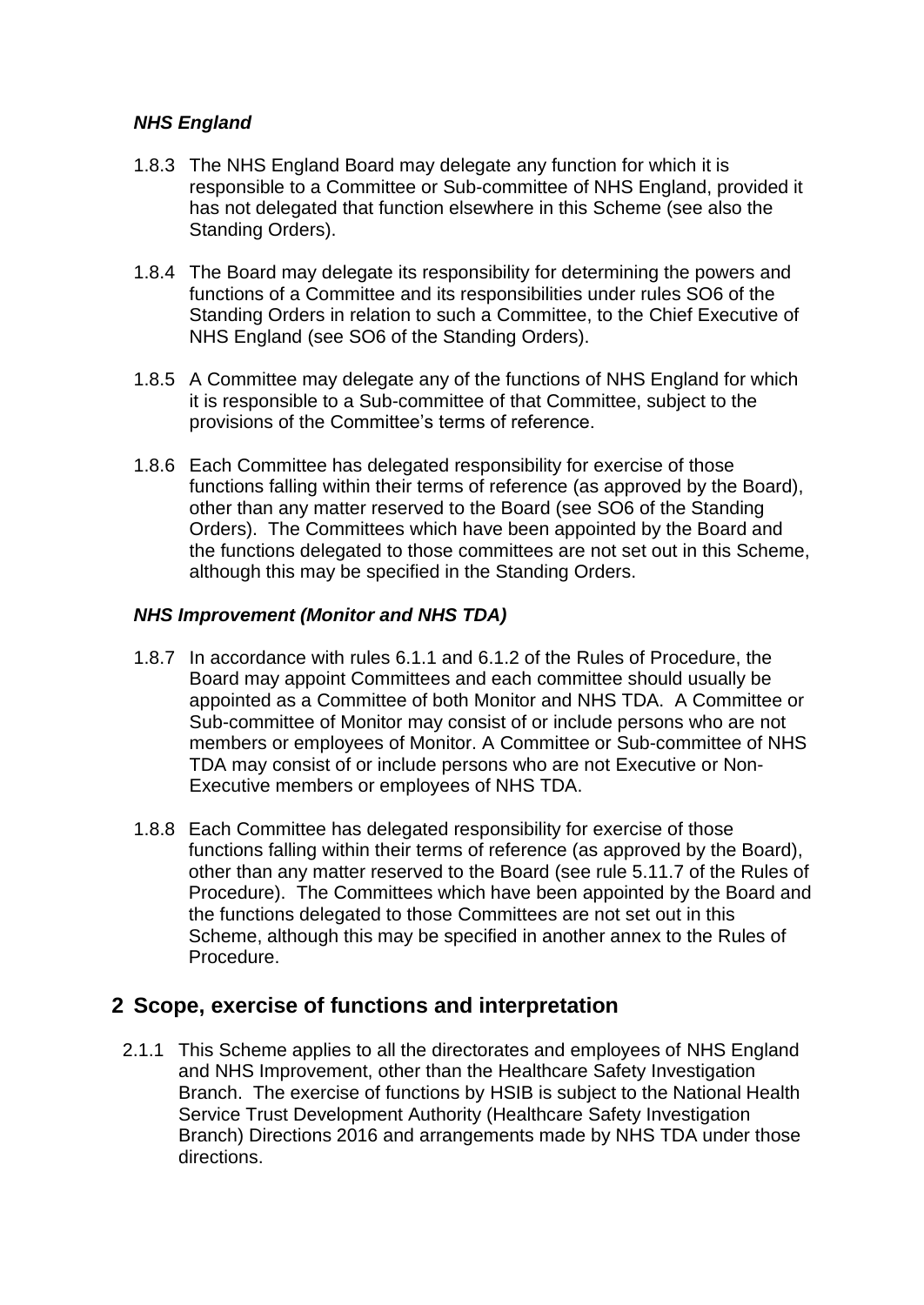- 2.1.2 This Scheme also applies to organisations hosted by NHS England, and the employees working within such hosted organisations, including:
	- a. NHS England hosted Commissioning Support Units;
	- b. NHS Interim Management and Support;
	- c. NHS Sustainable Development Unit;
	- d. NHSX;
	- e. Strategic Clinical Networks;
	- f. Clinical Senates; and
	- g. Employees of NHS England working within recognised devolution areas.
- 2.1.3 Where a function is delegated to more than one director, each director may exercise that function in respect of matters or cases falling within the remit of the directorate or team for which they are a director or, in the case of a Regional Director, in respect of the region for which they are responsible.
- 2.1.4 Where a function is delegated to Regional Directors, each Regional Director may exercise that function in respect of the region for which they are responsible.
- 2.1.5 A Regional Director may also exercise a function in respect of another region, whether generally or in relation to particular cases, if agreed by the Regional Director for that other region, the Chief Operating Officer or Chief Executive of NHS England.
- 2.1.6 A delegated function must be exercised in accordance with any statutory requirement which applies to the exercise of that function. This may include duties that apply generally to the exercise of functions by public and NHS bodies, such as the duty to have regard to the NHS Constitution (section 2 of the Health Act 2009) and the Public Sector Equality Duty (section 149 of the Equality Act 2010), or general duties specific to NHS England, Monitor or the NHS TDA (e.g. the general duties of NHS England in sections 13C to 13 13P of the NHS Act 2006 and the general duties of Monitor in sections 62 and 66 of the Health and Social Care Act 2012).

## *Deputising etc*

- 2.1.7 In this scheme, references to the holder of a named post includes references to an employee formally deputising for the post holder; for example, during a period of absence, leave or to cover a vacant post, subject to such deputising arrangements being formally documented and signed off by the appropriate Director or Chief Executive. Records should be retained locally for audit. Accountability for the discharge of the relevant functions will, however, remain with the designated post holder.
- 2.1.8 In addition, where a function is delegated to a postholder in accordance with this Scheme, then unless the context otherwise requires and subject to any alternative arrangements agreed by the Boards: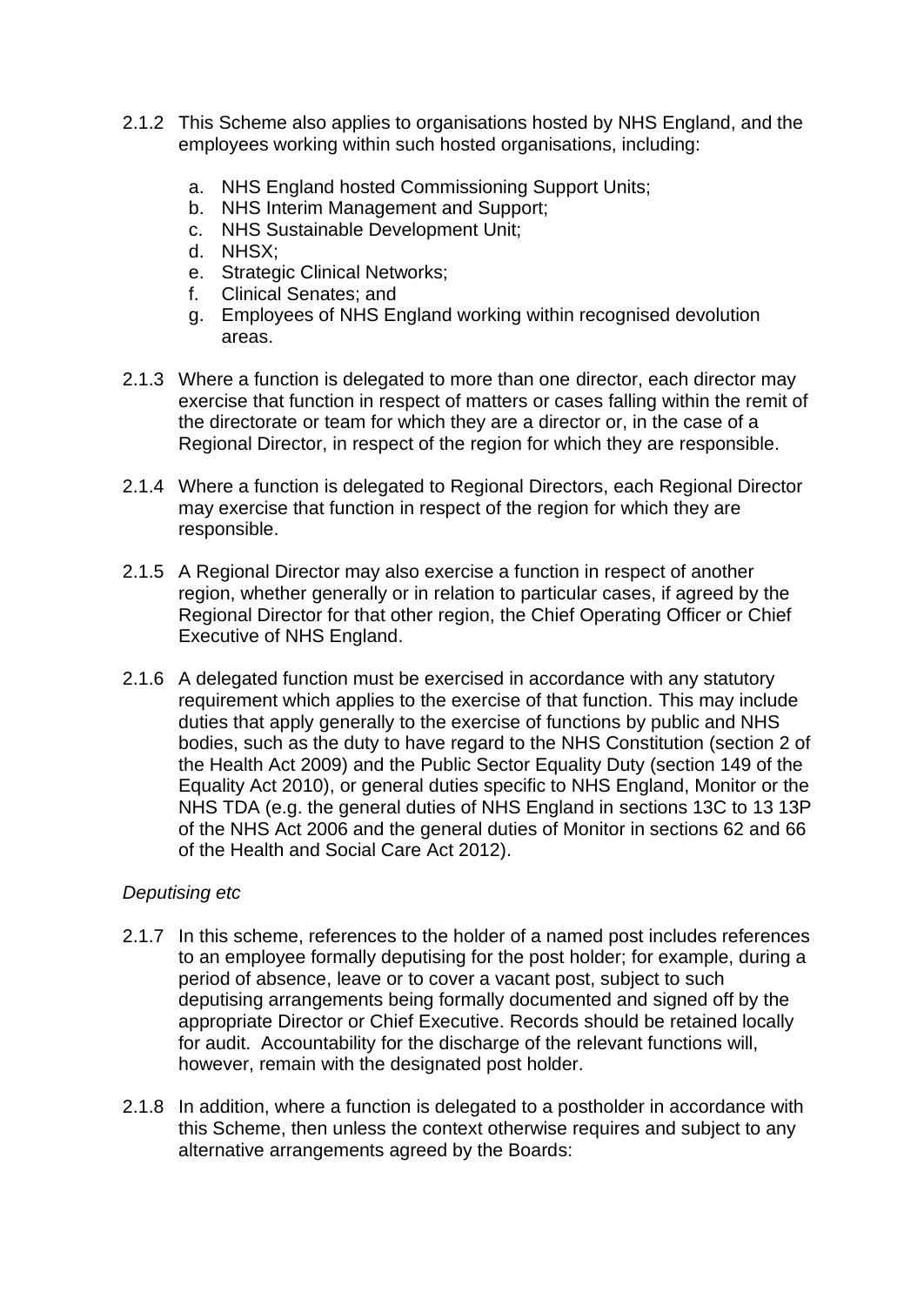- 2.1.8.1 an employee in the postholder's team who reports direct to that postholder and is an employee of the body whose function is to be exercised, may exercise that function, if authorised in writing by the postholder (such authority must be retained for audit purposes);
- 2.1.8.2 the function may be exercised by the postholder's line manager, if:
	- a) the line manager is an employee of the body whose function is being exercised, and
	- b) the postholder is absent, the post is vacant or the postholder has requested the manager to exercise the function in question in relation to a particular matter.
- 2.1.9 As explained at paragraph 1.8.9, the subsequent sections of this Scheme do not specify the functions that have been delegated to Committees rather than employees.
- 2.1.10 Unless a contrary intention is evident or the context requires otherwise, words or expressions contained in this Scheme shall have the same meaning as in the National Health Service Act 2006, the 2012 Act, or in regulations, orders or directions made under those Acts. In addition, the following terms shall have the meanings specified below:

| the 2012 Act                    | means the Health and Social Care Act 2012                                                                                                                                                                                                                                                                                                                                                                                                           |
|---------------------------------|-----------------------------------------------------------------------------------------------------------------------------------------------------------------------------------------------------------------------------------------------------------------------------------------------------------------------------------------------------------------------------------------------------------------------------------------------------|
| the Board                       | means the board of NHS England or the board of NHS<br>Improvement, as the case may be                                                                                                                                                                                                                                                                                                                                                               |
| the Board of NHS<br>Improvement | means the boards of both Monitor and the NHS TDA                                                                                                                                                                                                                                                                                                                                                                                                    |
| <b>Capital Guidance</b>         | means the NHS Improvement Guidance Capital regime,<br>investment and property business case approval guidance for<br>NHS trusts and foundation trusts and any guidance replacing<br>that guidance                                                                                                                                                                                                                                                   |
| Chair                           | means:<br>(a) in relation to NHS England, the person appointed by the<br>Secretary of State as the chair of NHS England;<br>(b) in relation to NHS Improvement means the person<br>appointed by the Secretary of State as chair of NHS<br>Improvement (appointed as both the chair of Monitor and<br>NHS TDA),<br>and references to the chair include references to the<br>deputy/vice chair where authorised to act in the absence of the<br>chair |
| <b>CMA</b>                      | the Competition and Markets Authority                                                                                                                                                                                                                                                                                                                                                                                                               |
| Committee                       | means:<br>(a) in relation to NHS England, a committee of NHS England,<br>and<br>(b) in relation to NHS Improvement, a committee of NHS<br>Improvement (whether a committee of Monitor or NHS TDA<br>or both)                                                                                                                                                                                                                                        |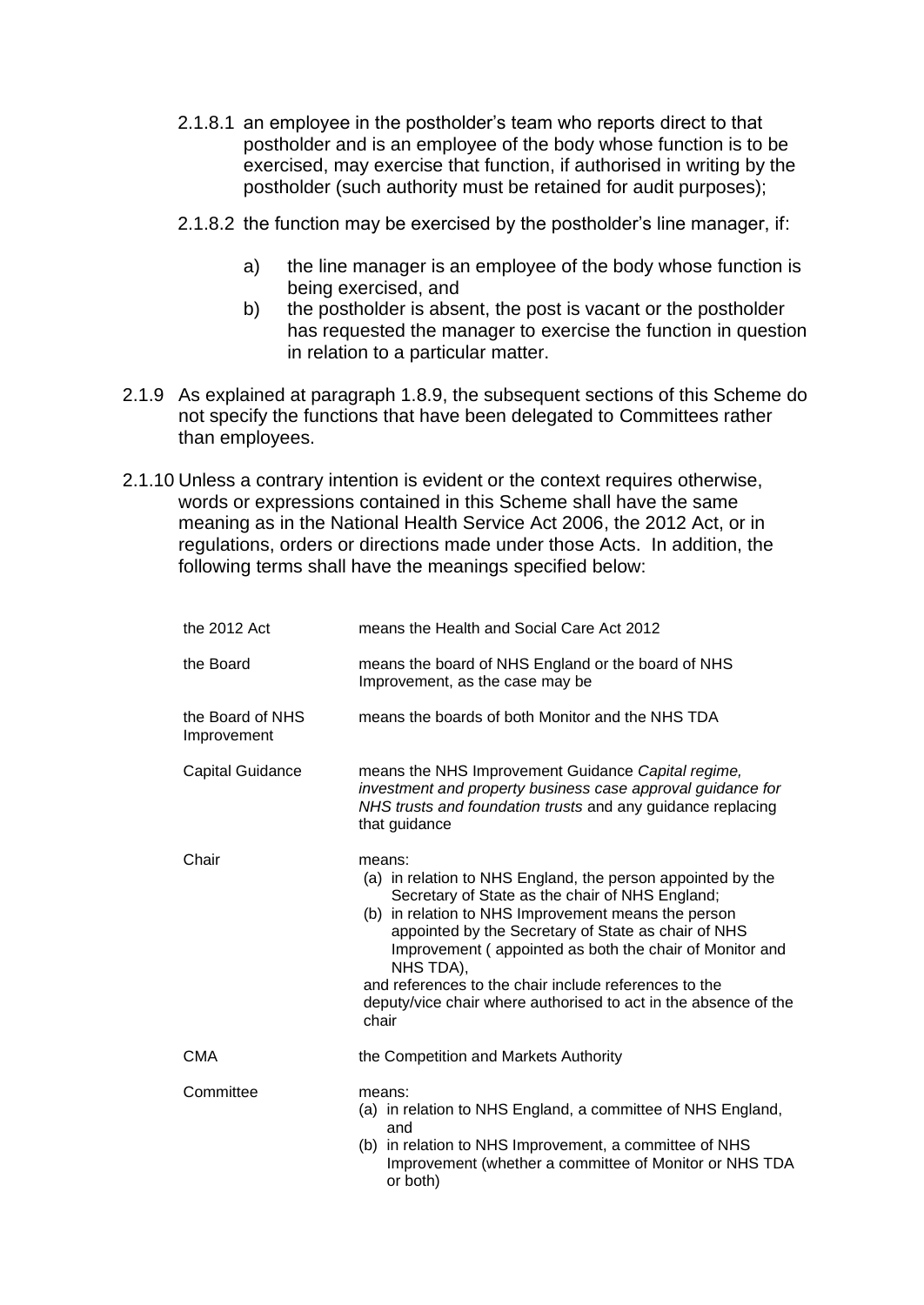| <b>Committee Member</b>    | means a person appointed as member of a Committee                                                                                                                                                                                                                                                                                                                                                                                                                                                                                                                                                                                                                                                                                                                                                                                                                                                                                                                   |
|----------------------------|---------------------------------------------------------------------------------------------------------------------------------------------------------------------------------------------------------------------------------------------------------------------------------------------------------------------------------------------------------------------------------------------------------------------------------------------------------------------------------------------------------------------------------------------------------------------------------------------------------------------------------------------------------------------------------------------------------------------------------------------------------------------------------------------------------------------------------------------------------------------------------------------------------------------------------------------------------------------|
| Deputy/Vice Chair          | means the Non-Executive Member appointed by the Board to<br>act as deputy/vice chair                                                                                                                                                                                                                                                                                                                                                                                                                                                                                                                                                                                                                                                                                                                                                                                                                                                                                |
| <b>Executive Member</b>    | means a member of the Board who has responsibility for<br>overseeing the organisation's management (as a National<br>Director), and, in the case of NHS Improvement, has been<br>appointed as both an executive member of Monitor and an<br>officer member of NHS TDA                                                                                                                                                                                                                                                                                                                                                                                                                                                                                                                                                                                                                                                                                               |
| FТ                         | means an NHS foundation trust                                                                                                                                                                                                                                                                                                                                                                                                                                                                                                                                                                                                                                                                                                                                                                                                                                                                                                                                       |
| <b>HSIB</b>                | means the Healthcare Safety Investigation Branch                                                                                                                                                                                                                                                                                                                                                                                                                                                                                                                                                                                                                                                                                                                                                                                                                                                                                                                    |
| <b>National Director</b>   | means a director of NHS England and NHS Improvement who is<br>a member of the NHS Executive Group - as of 14 December<br>2021 this is one of the following directors:<br><b>Chief Executive Officer</b><br><b>Chief Operating Officer</b><br>$\bullet$<br><b>Chief Financial Officer</b><br>$\bullet$<br><b>Chief Delivery Officer</b><br>$\bullet$<br><b>National Medical Director</b><br><b>Chief Nursing Officer</b><br>$\bullet$<br><b>Chief People Officer</b><br>٠<br><b>Chief Commercial Officer</b><br>National Director of Transformation<br>$\bullet$<br><b>Director NHSX</b><br>$\bullet$<br>National Director of Primary Care, Community Services and<br>٠<br>Strategy<br>National Director of Improvement<br>٠<br>National Director for Emergency and Elective Care<br>$\bullet$<br>the Regional Directors<br>$\bullet$<br>For the purposes of Annex B to this Scheme (NHSI Functions),<br>the term also includes the Director of Provider Development |
| NHS Act 2006               | means the National Health Service Act 2006                                                                                                                                                                                                                                                                                                                                                                                                                                                                                                                                                                                                                                                                                                                                                                                                                                                                                                                          |
| <b>NHS England</b>         | means the National Health Service Commissioning Board                                                                                                                                                                                                                                                                                                                                                                                                                                                                                                                                                                                                                                                                                                                                                                                                                                                                                                               |
| <b>NHS Improvement</b>     | means Monitor and NHS TDA                                                                                                                                                                                                                                                                                                                                                                                                                                                                                                                                                                                                                                                                                                                                                                                                                                                                                                                                           |
| NHS TDA                    | means the National Health Service Trust Development Authority                                                                                                                                                                                                                                                                                                                                                                                                                                                                                                                                                                                                                                                                                                                                                                                                                                                                                                       |
| Non-Executive<br>Member    | means a member of the Board who does not have any<br>management responsibilities, and, in the case of NHS<br>Improvement, has been appointed as both a non-executive<br>member of Monitor and a non-officer member of NHS TDA                                                                                                                                                                                                                                                                                                                                                                                                                                                                                                                                                                                                                                                                                                                                       |
| <b>Operating Framework</b> | sets out the planning, performance and financial requirements<br>for organisations and the basis on which they will be held to<br>account                                                                                                                                                                                                                                                                                                                                                                                                                                                                                                                                                                                                                                                                                                                                                                                                                           |
| <b>PPCCR</b>               | the National Health Service (Procurement, Patient Choice and<br>Competition) (No.2) Regulations 2013 (SI 2012 no 500)                                                                                                                                                                                                                                                                                                                                                                                                                                                                                                                                                                                                                                                                                                                                                                                                                                               |